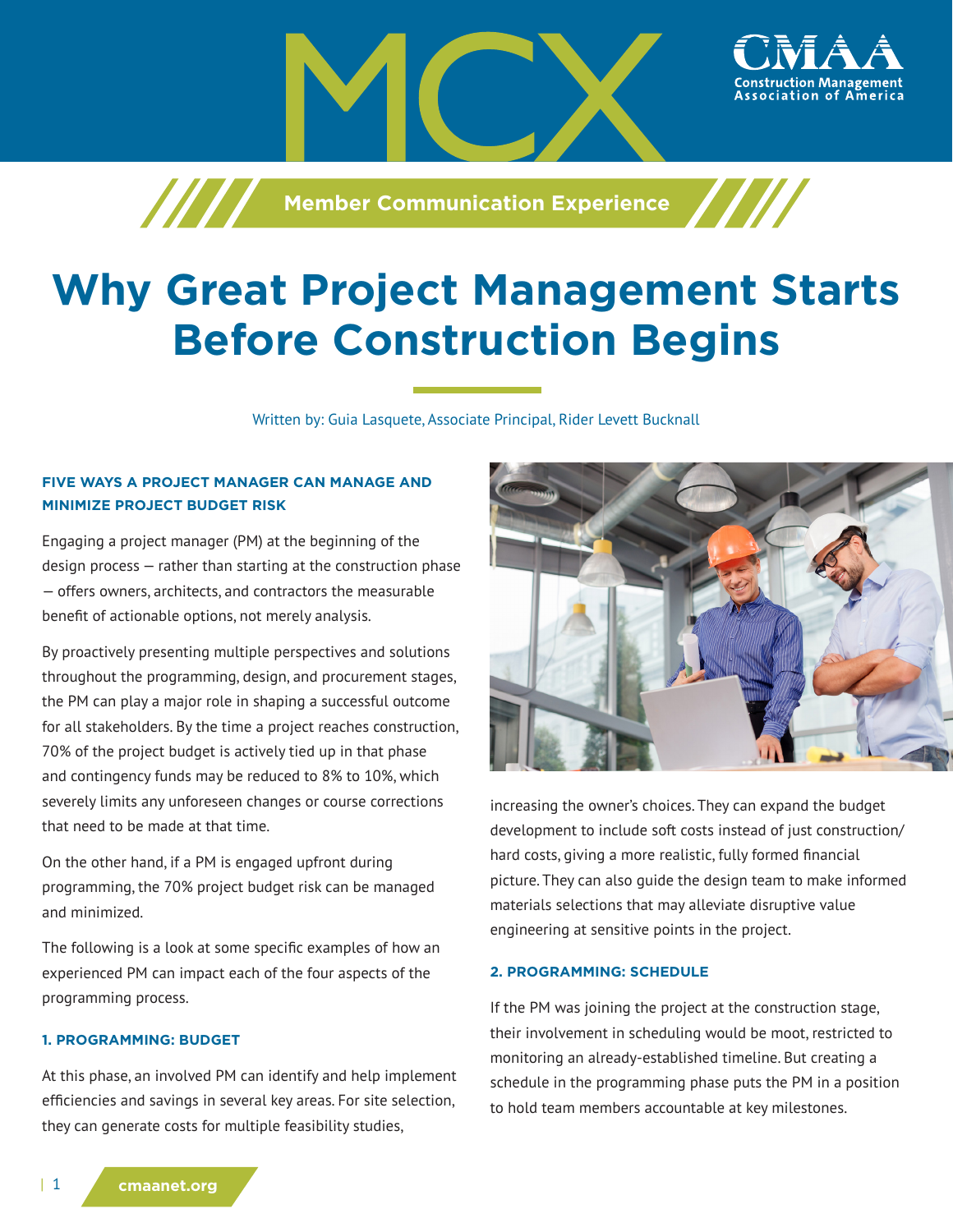Drawing on their knowledge of the local bidding climate, a PM can recommend the optimal time to put a project out to bid, increasing the owner's ability to secure the best price.

#### **3. DESIGN**

In this stage, PMs are in an ideal vantage point to ensure the original, agreed-upon project programming goals are all reflected in the design intent.

Acting as a second set of eyes on the documents during constructability reviews, they can critique the design as drawn, call out any early risks the proposed design poses to the budget, and advise on corrective measures to keep the project moving forward.

#### **4. PROCUREMENT**

A PM's market expertise can be an invaluable asset in the procurement phase. Their familiarity with design firms' capabilities and portfolios, as well as those of contractors and consultants, can streamline the selection process for the owner as they can effectively screen qualified candidates. Creating a short list of suitable procurement options can further maximize cost savings. When developing requests for quote (RFQ) and requests for proposals (RFPs), the PM can offer insight into whether a project might benefit from a two-stage procurement approach. Additionally, a PM's knowledge of multiple forms of contract agreements can again work to an owner's advantage, as can their contract negotiating skills.

#### **5. CONSTRUCTION**

If construction is the point where a PM is first brought into the job, they are relegated to playing only a monitoring/oversight role. The potential benefits to the team, as described above, remain unrealized, nothing more than a missed opportunity. By integrating the PM into the initial of planning and design phases, they can guide the comprehensive creation of the scope of work and capture the most cost savings and efficiencies. Early engagement also enables the PM to truly act as a representative of the client as they drive the entire process, from project inception to completion. In continuous interaction with owners, designers and contractors, a PM serves as the point person in communication, ensuring that consistent, accurate information is delivered in a timely and transparent fashion. By identifying the expectations of the entire project team early on, establishing realistic goals and executing throughout the life of the project, the PM delivers a win-win situation for all stakeholders.  $\mathcal{L}$